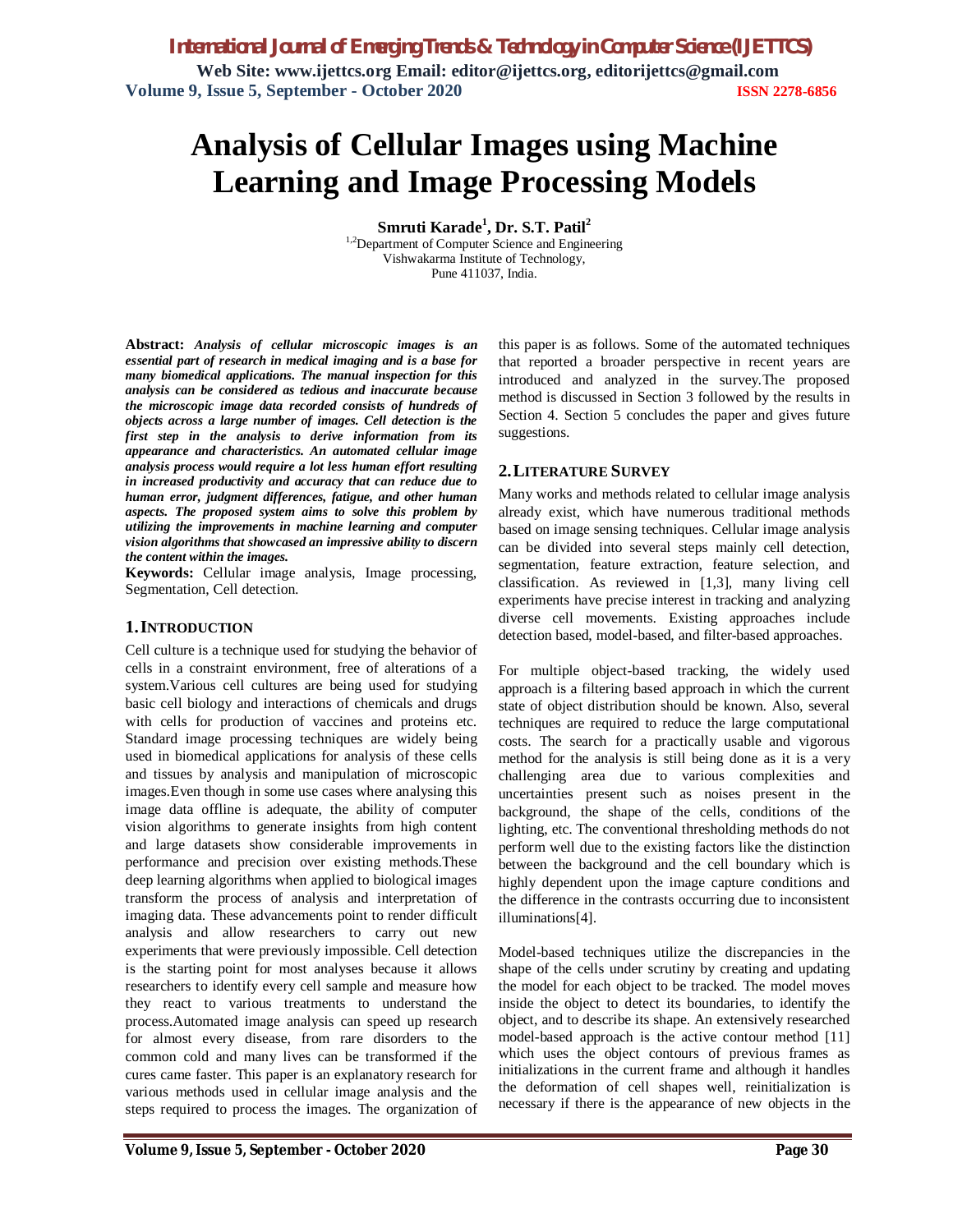frames or large displacements of the objects are seen in the frames.

In detection-based approach, the object is first located and segmented first and then is associated across frames.Some examples include edge or gradient detection, morphological operations, and watershed algorithms. In digital image processing, mathematical morphology is among the basic theories and helps extract different shape- based features by using structuring elements in many small images. This method is very efficient and is used for many computer vision tasks like detection of contours, removal of noise, and image enhancement[15]. Cell localization calculates the position of the cell and is widely used because it enables better accuracy. When the starting position is known, it is easy to perform many high-level tasks like segmentation to get the representation of the shape. That is if there is no complex issue associated with the position in which case the output is satisfactory. However, in cases where there is very little or almost no existence of separation in between two cells, an approximate location of the cell is identified. For particle detection, a technique based on machine learning that uses Haar based methods to extract features was proposed in [16]. Moreover, the automatic determination in multiple cells is somewhat complex because traditional methods like edge detection and operations cannot be applied. Besides, qualitative and quantitative characterization of cell images is important. In [12] the authors proposed an edge-based approach to find a single global threshold to analyze gradient magnitude images instead of thresholding the intensities of original images.The idea is to morphologically process the result by detecting the pixels that have large gradient magnitude on the bright side of the edges and process the result to get the final segmentation. In [4] the authors proposed a method for segmentation and color coding based on nucleus to cell Ratio in which they detected the nucleus using k-means color clustering algorithm and minimum intensity thresholding technique. The authors in [13] summarised various segmentation techniques to be used for the analysis and region based segmentation techniques showcase promising results as compared to clustering, thresholding or edge based segmentation.The authors also discuss several features used for cell identification from the images such as size and structure, texture and colour. For Feature extraction the study finds that the SVM is better to be used for iterative improvements in the training data. The authors in [14] present a network and training strategy that uses data augmentation to efficiently use that available samples.This network can be trained on a very few images and perform better when compared to the sliding window convolutional network. The input images and their segmentation maps are used to train the network with the stochastic gradient descent implementation.However the output image can be smaller than the input due to unpadded convolutions. They demonstrate the application of the network on three different segmentation tasks for multiple

datasets and achieved an IOU (intersection over union) from 70-80% which is significantly better than the prior algorithm.The architecture can also be easily applied to many more segmentation tasks as it only requires very few annotated images and less training time.

#### **3 METHODOLOGY**

To address the drawbacks of the previous approaches, we introduce an algorithm for cell image analysis that automatically segments the cells using neural networks for further analysis. Figure 1. shows various steps to be taken for cellular image processing.

#### **Algorithm :**

- 1. Acquisition of microscopic cellular images of cell cultures.
- 2. The images are preprocessed for every cell giving enhanced cell images as result.
- 3. Enhanced cell images undergo the segmentation process to highlight the shapes of the cells.
- 4. Extraction of features like texture, geometric appearance and property, co-occurrence matrix from the segmented image.
- 5. Selection of features which contribute the most to the use case and prediction variables so as to get most accuracy on relevant features.
- 6. Statistical and quantitative analysis based on features selection on whether the cell is suitable or not to be used for the use case.
- 7. Using classification algorithms to divide the cells on whether they follow a given rule so as to further divide them.
- 8. Evaluation of cell images after classification and bifurcation of images.



 **Figure 1** Various Steps in cellular image processing

Figure 2 shows U-Net architecture which is a special type of architecture for image segmentation purposes.U-Net architecture is designed for semantic segmentation in which every pixel is painted corresponding to cells either to be the object or the background. The U-Net architecture is an extension of a fully convolutional network[7] and has been modified so that it produces more precise segmentations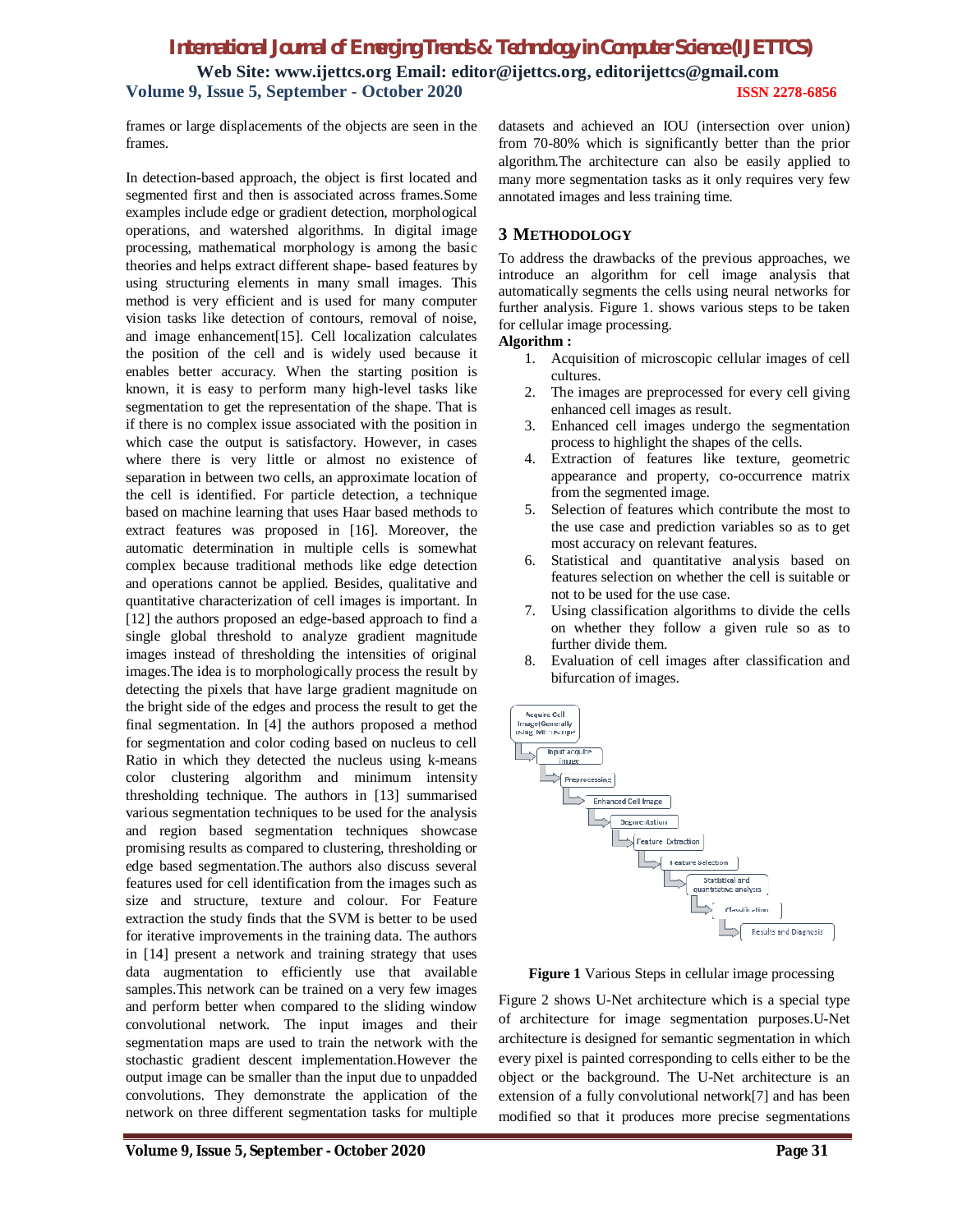with very few training images.



**Figure 2** U-net architecture [14]

The main architecture has two paths, a contraction path(also known as the encoder path) and the expansion path(also known as the decoder path). The contracting network is added in every successive layer wherever the upsampling operators replace the pooling operators. As a result, the convolutional layers increase the resolution of the output. The upsampled output is then integrated with the high-resolution features from the contracting path. Concatenation of these feature maps is the reason why we get localized information. The successive convolution layer then learns to assemble more precise output based on the input information. In the upsampling  $(2x2)$  part, a large number of feature channels that have been added allow the network to transmit the output information to higher resolution layers.As a result, the expansive path is symmetric to the contracting path and therefore generates a u-shaped architecture. The network only uses the valid part of each convolutional layer and does not have any fully connected layers meaning, the segmentation map only contains the pixels. This allows the smooth segmentation of large images. The missing context is extrapolated to predict the pixels in the border region of the image i.e it adds extra pixels to the image so that the output image is of the same dimensions as the input image. Otherwise depending upon the kernel size used the output image might be larger or smaller than the input image. The background between the touching cells obtain a large weight in the loss function and this resolves the challenge of separation of touching objects in the image[14]. Depending upon the datasets being used certain parameters can be modified to be suitable for the images.

A CNN is a combination of many types of layers. Input layer is used to input image data by pixel. There are many hidden layers included such as fully connected (dense) layer, pooling layer etc. Convolutional layers : In convolution, we have a kernel or filter (3x3 Relu is used as the activation), and this kernel has some value which is applied on a sub-region of the original image to perform some mathematical operations. Depending upon the stride the kernel convolves over the image to perform operations. At first the feature space of 16 is used which doubles in the successive convolutional layer since the kernel size is of stride 2.

There are three main layers in the architecture (1) convolutional layers, (2) max pooling layers, and (3) fully connected (dense) layers.

- 1. **Input layer:** This layer loads images and produces outputs that are then fed to the first convolutional layer. The input image dimensions used are 128x128x3. The images are resized into 128x128 and 3 indicating that the images are coloured images.
- 2. **Max Pooling layer (2x2)** stride  $= 2$ **:** The objective of Max pooling layer is to output the maximum pixel value within whatever the kernel size is being used and replace the 2x2 matrix with that value.This is done to help overfitting and to provide an abstract form of representation. Max filter is used on sub regions that are nonoverlapping on the input.
- 3. **Fully Connected:** In a fully connected layer neurons are connected to all the activities done in the previous layer like regular neural networks. This is the reason their activities are computable through matrix multiplication.
- 4. **Dropout:** Dropout deals with dropping out some neurons during forward and backward passes. This is done during the training between the convolutional steps so as to prevent the neural network from over-fitting.

## **4 RESULTS AND CONCLUSIONS**

Implementation of the network showcases an impressive performance on image segmentations. The model is able to localise the cell borders because it classifies every image pixel by pixel predicting whether the pixel belongs to the object or the background.The CNN model prepared is trained on CPU for approximately 6 hours for a number of images.The dataset used was divided for training, validation and testing purpose for which result is as shown below: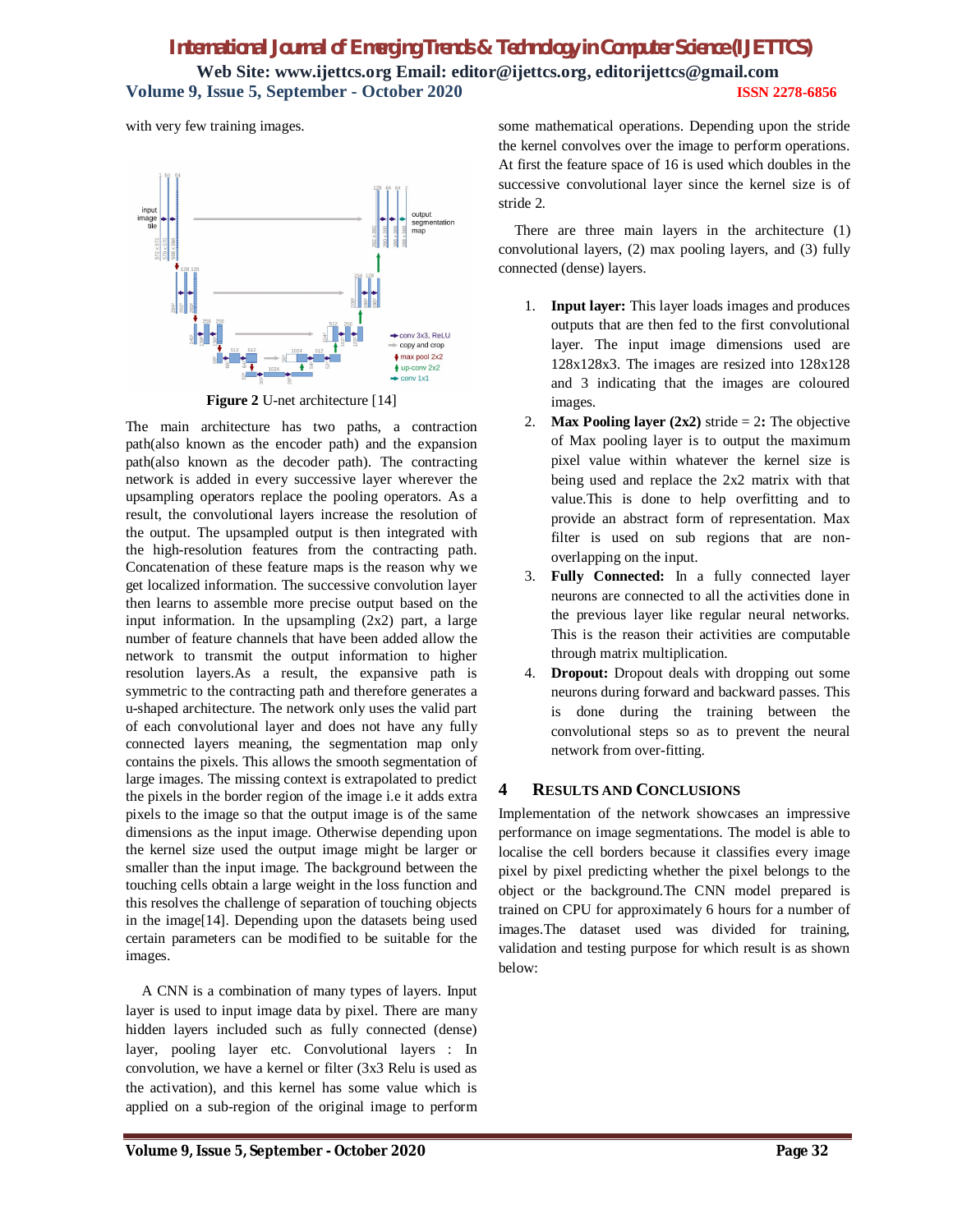| conv2d 11 (Conv2D)                                        | (None, 16, 16, 128)       | 147584         | dropout 5[0][0]                             |
|-----------------------------------------------------------|---------------------------|----------------|---------------------------------------------|
| conv2d transpose 1 (Conv2DTrans (None, 32, 32, 64)        |                           | 32832          | conv2d 11[0][0]                             |
| concatenate 1 (Concatenate)                               | (None, 32, 32, 128)       | $\mathbf{a}$   | conv2d transpose 1[0][0]<br>conv2d 5[0] [0] |
| conv2d 12 (Conv2D)                                        | (None, 32, 32, 64)        | 73792          | concatenate 1[0][0]                         |
| dropout 6 (Dropout)                                       | (None, 32, 32, 64)        | $\overline{6}$ | conv2d 12[0][0]                             |
| conv2d 13 (Conv2D)                                        | (None, 32, 32, 64)        | 36928          | dropout 6[0][0]                             |
| conv2d_transpose_2 (Conv2DTrans (None, 64, 64, 32)        |                           | 8224           | conv2d 13[0][0]                             |
| concatenate 2 (Concatenate)                               | (None, 64, 64, 64)        | $\overline{6}$ | conv2d transpose 2[0][0]<br>conv2d 3[0] [0] |
| conv2d 14 (Conv2D)                                        | (None, 64, 64, 32)        | 18464          | concatenate 2[0][0]                         |
| dropout 7 (Dropout)                                       | (None, 64, 64, 32)        | $\overline{6}$ | conv2d 14[0][0]                             |
| conv2d 15 (Conv2D)                                        | (None, 64, 64, 32)        | 9248           | dropout 7[0][0]                             |
| conv2d_transpose_3 (Conv2DTrans (None, 128, 128, 16) 2064 |                           |                | conv2d 15 [0] [0]                           |
| concatenate 3 (Concatenate)                               | (None, 128, 128, 32) 0    |                | conv2d transpose 3[0][0]<br>conv2d 1[0] [0] |
| conv2d_16 (Conv2D)                                        | (None, 128, 128, 16) 4624 |                | concatenate 3[0][0]                         |
| dropout 8 (Dropout)                                       | (None, 128, 128, 16) 0    |                | conv2d 16[0][0]                             |
| conv2d 17 (Conv2D)                                        | (None, 128, 128, 16) 2320 |                | dropout $8[0][0]$                           |
| conv2d 18 (Conv2D)                                        | (None. 128. 128. 1) 17    |                | conv2d_17[0][0]                             |

**Figure 3** Model Summary

Figure 3 shows a model summary which displays various parameters used in each and every layer of the network. It also displays the total number of parameters to be calculated by the network (weights & biases).



Figure 4 shows accuracy comparison between the training and validation of the model. Initially the model gained the epoch accuracy and after the 12th epoch the model stabilised and achieved an accuracy of around 97%.



Figure 5 shows comparison between the training and validation loss. After the model stabilised the validation loss reduced to 0.08%.

The proposed system presents an effective way to analyze cellular images using various techniques in image processing.Different algorithms that can be used for analysis have been studied and compared. Various steps in cellular image processing have been covered for example: cell localization, segmentation, feature extraction and selection, classification, estimation, shape analysis etc. Cellular image analysis plays a crucial role in biomedical image analysis and an automated cellular image application can have multiple applications in this research domain.

An automated cell culture analysis system will enable the processing and analysis of these cultures in a more productive and accurate way. Although Human experts finally carry out the image analysis, image processing is necessary to extract the data these images contain. This would result in reduction of uncertainty in the characterization of these cell cultures depending upon the test cases, and reduce costs and time needed for testing.

## **References**

- [1] A. Hand *et al*., "Automated Tracking of Migrating Cells in Phase-contrast Video Microscopy Sequences using Image Registration" , Journal of Microscopy, 234: 62-79, 2009.
- [2] Chen S, Zhao M, Wu G, Yao C, Zhang J. Recent advances in morphological cell image analysis. *Comput Math Methods Med*. 2012;2012:101536. doi:10.1155/2012/101536
- [3] J. Rittscher, "Characterization of Biological Processes through Automated Image Analysis," Annual Review of Biomedical Engineering, 12: 315-344, 2010.
- [4] J. John, Madhu S. Nair and Wilscy M. , "Cell Image Segmentation and Colour coding based on Nucleus to Cell Ratio" Engineering in Medicine and Biology Society, 36th Annual International Conference of the IEEE, 26-30 Aug 2014, pp. 6302-6307.
- [5] Lorenzo-Ginori, Juan & Orozco, Ruben. (2013). Cell Microscopy Imaging: A Review on Digital Image Processing Applications.
- [6] Kong J, Cooper L, Kurc T, Brat D, Saltz J. Towards building computerized image analysis framework for nucleus discrimination in microscopy images of diffuse glioma. *Conf Proc IEEE Eng Med Biol Soc*. 2011;2011:6605-6608. doi:10.1109/IEMBS.2011.6091629
- [7] Kung-Shiuh Huang, C. B. Kuznia, B. K. Jenkins and A. A. Sawchuk, "Parallel architectures for digital optical cellular image processing," in Proceedings of the IEEE, vol. 82, no. 11, pp. 1711-1723, Nov. 1994, doi: 10.1109/5.333749.